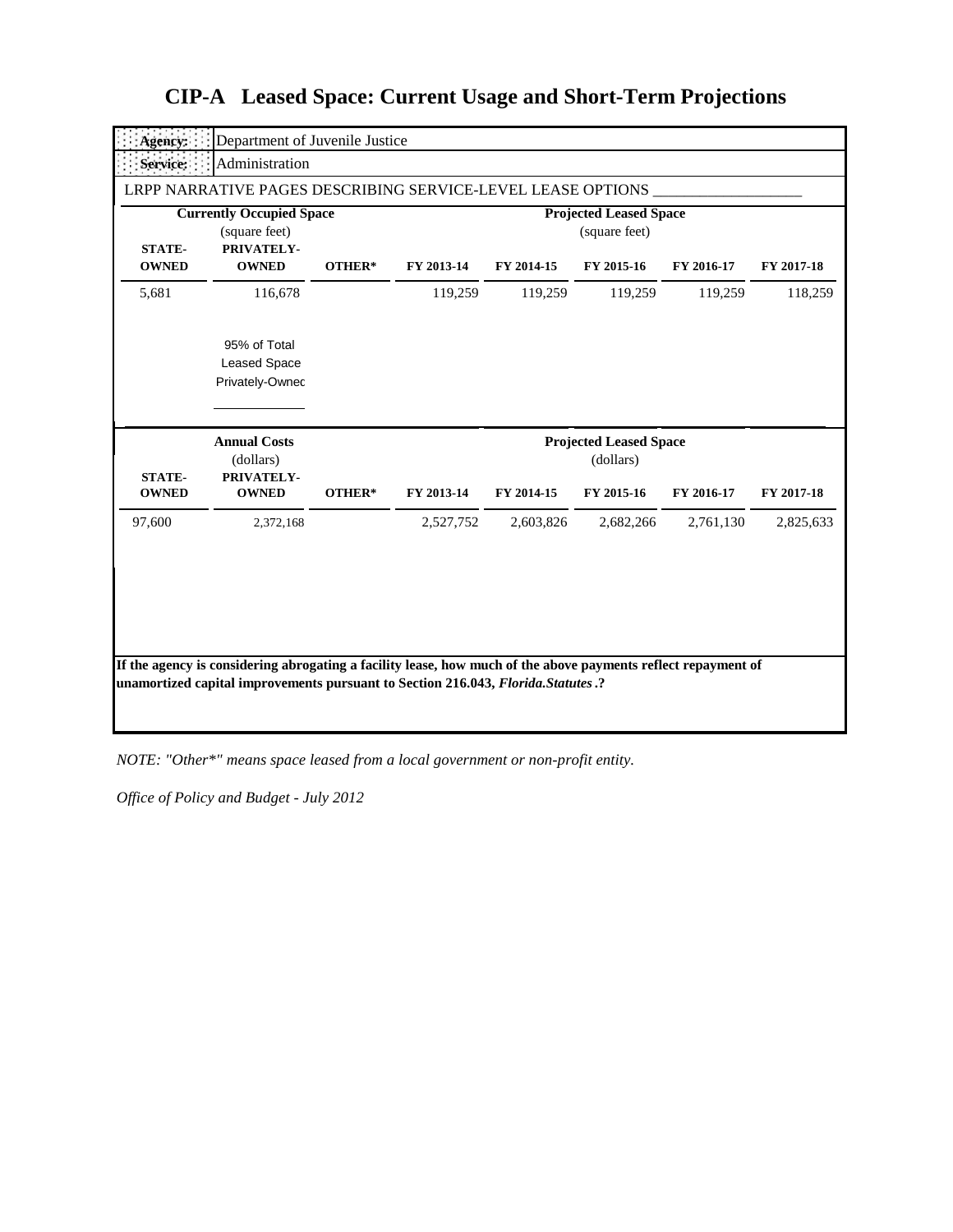| Agency:                                                                         | Department of Juvenile Justice                                 |        |                                                |            |                                                          |            |            |  |
|---------------------------------------------------------------------------------|----------------------------------------------------------------|--------|------------------------------------------------|------------|----------------------------------------------------------|------------|------------|--|
| Service:                                                                        | <b>Detention Centers</b>                                       |        |                                                |            |                                                          |            |            |  |
|                                                                                 | LRPP NARRATIVE PAGES DESCRIBING SERVICE-LEVEL LEASE OPTIONS    |        |                                                |            |                                                          |            |            |  |
| <b>Currently Occupied Space</b><br>(square feet)<br>PRIVATELY-<br><b>STATE-</b> |                                                                |        | <b>Projected Leased Space</b><br>(square feet) |            |                                                          |            |            |  |
| <b>OWNED</b>                                                                    | <b>OWNED</b>                                                   | OTHER* | FY 2013-14                                     | FY 2014-15 | FY 2015-16                                               | FY 2016-17 | FY 2017-18 |  |
| 9,034                                                                           | 39,258                                                         |        | 39,389                                         | 39,389     | 39,389                                                   | 39,389     | 9,034      |  |
|                                                                                 | 81% of Total<br><b>Leased Space</b><br>Privately-Ownec         |        |                                                |            |                                                          |            |            |  |
|                                                                                 |                                                                |        |                                                |            |                                                          |            |            |  |
| <b>STATE-</b><br><b>OWNED</b>                                                   | <b>Annual Costs</b><br>(dollars)<br>PRIVATELY-<br><b>OWNED</b> | OTHER* | FY 2013-14                                     | FY 2014-15 | <b>Projected Leased Space</b><br>(dollars)<br>FY 2015-16 | FY 2016-17 | FY 2017-18 |  |
| 106,579                                                                         | 345,603                                                        |        | 450,939                                        | 463,723    | 476,218                                                  | 489,157    | 94,405     |  |

*NOTE: "Other\*" means space leased from a local government or non-profit entity.*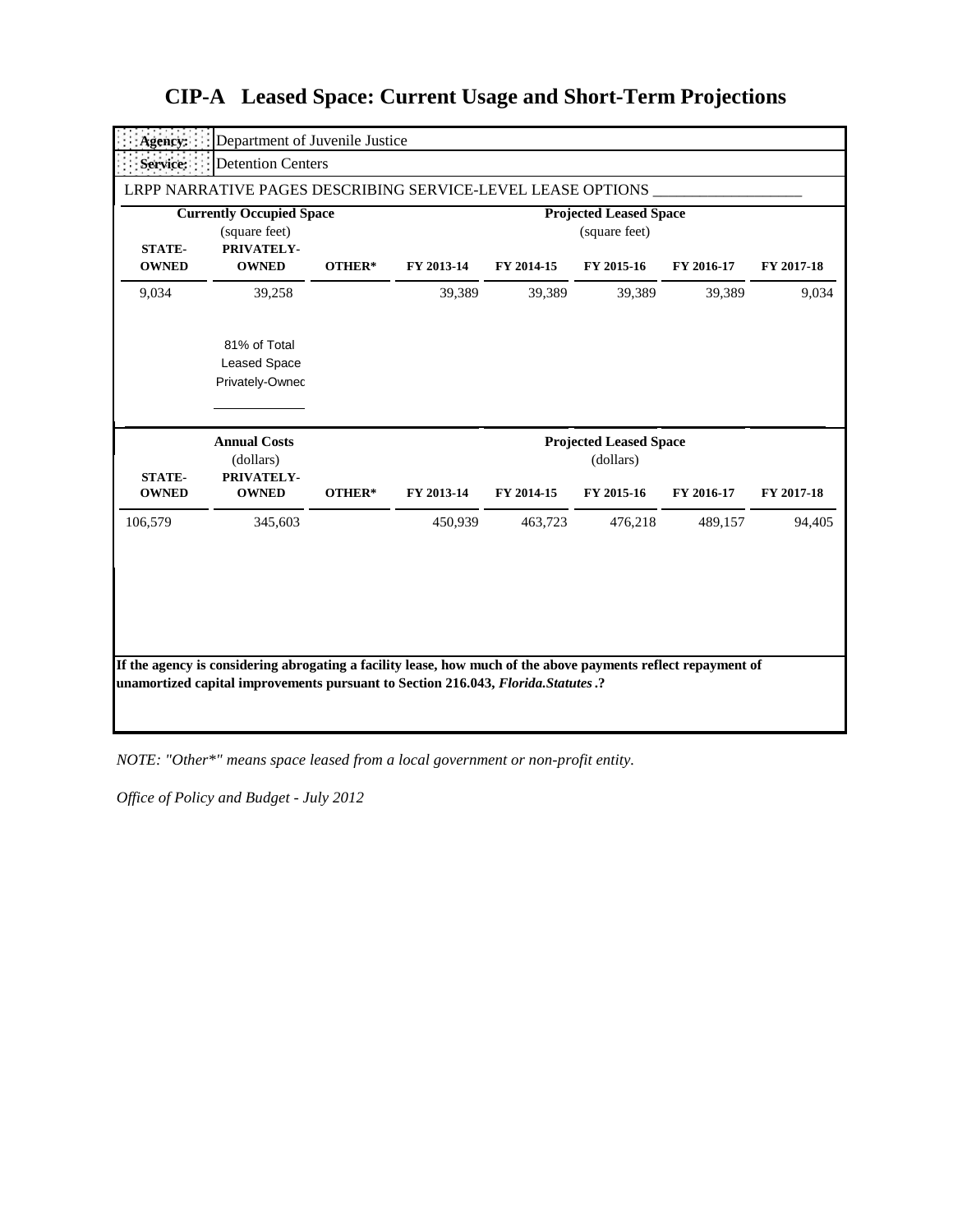| Agency:                                                                         | Department of Juvenile Justice                              |        |                                                |            |                               |            |            |  |
|---------------------------------------------------------------------------------|-------------------------------------------------------------|--------|------------------------------------------------|------------|-------------------------------|------------|------------|--|
| Service:                                                                        | <b>Community Supervision</b>                                |        |                                                |            |                               |            |            |  |
|                                                                                 | LRPP NARRATIVE PAGES DESCRIBING SERVICE-LEVEL LEASE OPTIONS |        |                                                |            |                               |            |            |  |
| <b>Currently Occupied Space</b><br>(square feet)<br>PRIVATELY-<br><b>STATE-</b> |                                                             |        | <b>Projected Leased Space</b><br>(square feet) |            |                               |            |            |  |
| <b>OWNED</b>                                                                    | <b>OWNED</b>                                                | OTHER* | FY 2013-14                                     | FY 2014-15 | FY 2015-16                    | FY 2016-17 | FY 2017-18 |  |
| 52,338                                                                          | 344,298                                                     |        | 338,393                                        | 316,312    | 260,976                       | 234,743    | 169,801    |  |
|                                                                                 | 87% of Total<br><b>Leased Space</b><br>Privately-Ownec      |        |                                                |            |                               |            |            |  |
|                                                                                 |                                                             |        |                                                |            |                               |            |            |  |
|                                                                                 | <b>Annual Costs</b>                                         |        |                                                |            | <b>Projected Leased Space</b> |            |            |  |
| <b>STATE-</b><br><b>OWNED</b>                                                   | (dollars)<br>PRIVATELY-<br><b>OWNED</b>                     | OTHER* | FY 2013-14                                     | FY 2014-15 | (dollars)<br>FY 2015-16       | FY 2016-17 | FY 2017-18 |  |
| 899,167                                                                         | 5,436,163                                                   |        | 5,849,999                                      | 5,314,615  | 4,990,804                     | 4,199,011  | 3,579,695  |  |

*NOTE: "Other\*" means space leased from a local government or non-profit entity.*